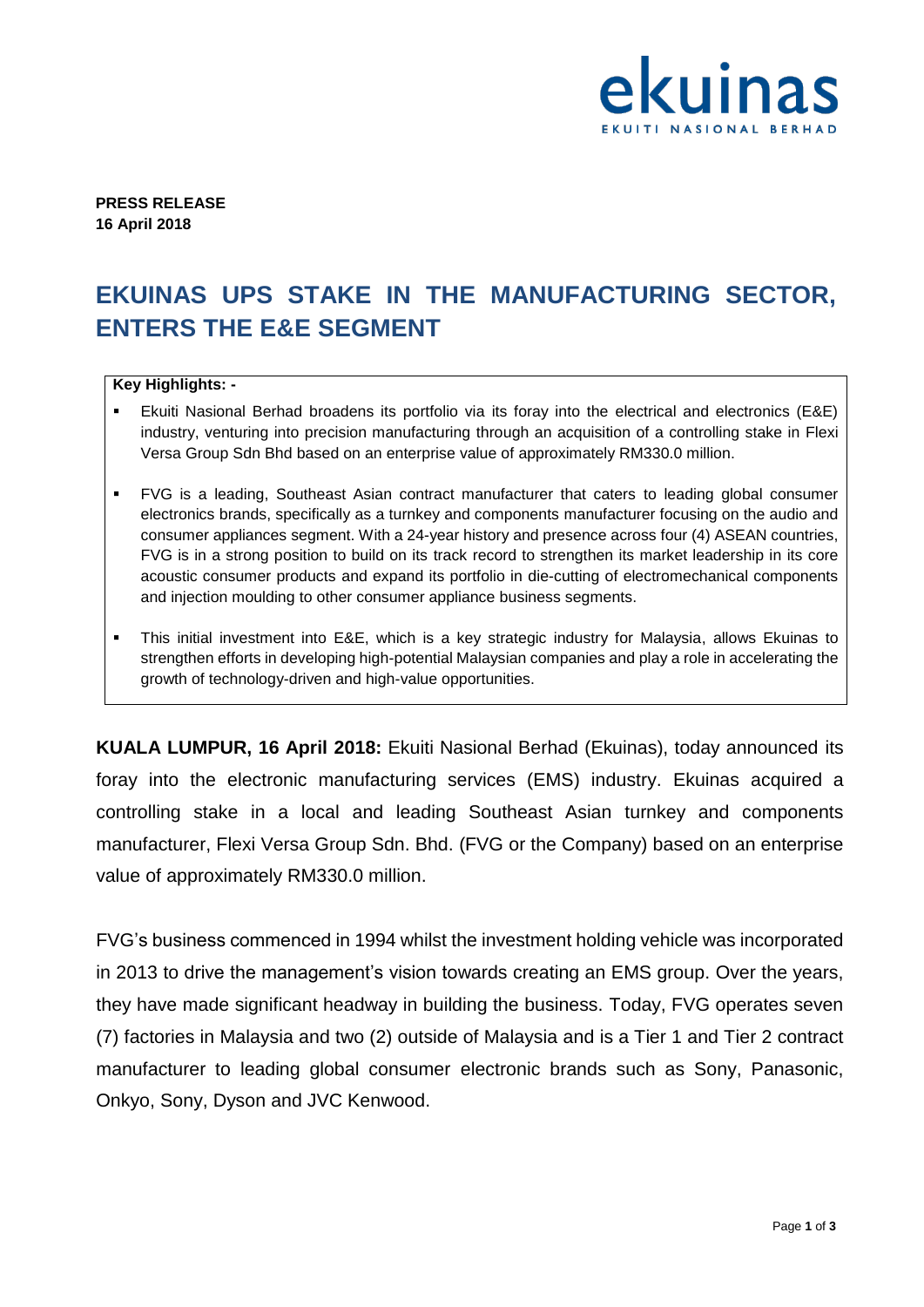

"Ekuinas' investment strategy is to identify strong and high-potential Malaysian companies with the desire to grow and expand regionally. FVG's solid fundamentals and market potential were key factors in our decision process. Its financial track record and operational capabilities, specifically in its ability to integrate different entities and formulate its strategy, underpin its strong position with revenue of approximately RM300.0 million and will serve as a basis for growth locally and within the region," said Syed Yasir Arafat Syed Abd Kadir, Chief Executive Officer of Ekuinas.

FVG's proposition was further strengthened by the company's good range of manufacturing capabilities, regional footprint and available capacity to support the growth trajectory. The company's presence in four (4) ASEAN countries, specifically Singapore, Indonesia, Vietnam and Malaysia, provides the advantage to capitalise on the positions of these countries as manufacturing hubs for the automotive and consumer electrical and electronics products.

Syed Yasir Arafat added, "In addition to that, FVG's senior management's overall operations and turnaround experiences were central to our evaluation. Their experience in turning lossmaking businesses to profitability is strongly demonstrated via their track record. Without doubt, a capable senior management team is important. Their vision is equally significant especially in charting and navigating the future growth and strategy of the company."

"Our partnership with Ekuinas represents a meeting of a common objective between FVG and Ekuinas which is to grow our manufacturing footprint regionally. They will be instrumental in helping us institutionalise our entities, expanding our portfolio of established clientele and positioning ourselves as a well-established and versatile turnkey and components manufacturer. On this note, I am confident that this will open up a new chapter of our growth and allow us to expand and play an even greater role in the future design, manufacturing and development of our clients' products," Chng Boon Huei, Group CEO of FVG said.